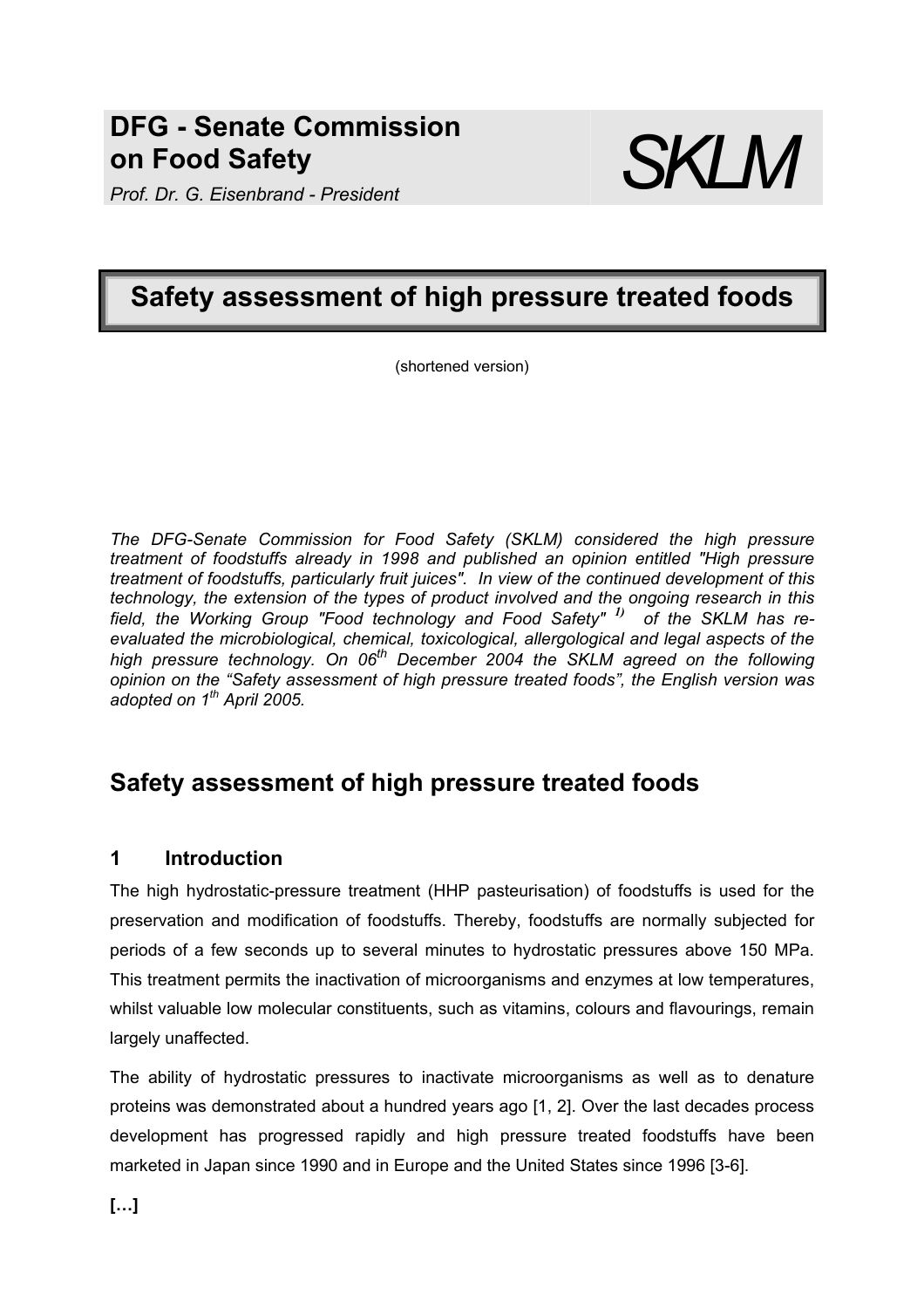# **2 Basis of the high pressure technology**

Hydrostatic pressure acts equally at all points of the product. The efficacy of the pressure is thus independent of the geometry of the product, so that even in non-homogeneous food preparations all components experience a homogeneous treatment. In contrast, the thermal treatment of foodstuffs by pasteurisation processes is basically associated with large temperature gradients, in which heat-induced changes, such as denaturation, browning or film formation, may occur [8].

The basis of the efficacy of high-hydrostatic-pressure is Le Chatelier's principle. Reactions, conformational alterations or phase changes, that are associated with a volume reduction occur preferentially under pressure, while those accompanied by a volume increase are inhibited.

The increased pressure can be achieved by two differing technological processes. In the direct system a hydraulically driven piston is pushed into the pressure container and the volume is decreased. In the indirect system a pressure transferring medium is injected with the help of a pressure pump. Liquid foodstuffs can therefore be put directly into the pressure container, while packaged foodstuffs are treated by means of a pressure transferring medium (usually water).

**[…]** 

# **3 Placing on the market of high pressure treated foodstuffs**

Before high pressure treated foodstuffs can be introduced into the European Union's (EU) market it needs to be determined, whether they fall within the scope of Regulation (EC) No 258/97 which considers as novel

*"foods and food ingredients to which has been applied a production process not currently used, where that process gives rise to significant changes in the composition or structure of the foods or food ingredients which affect their nutritional value, metabolism or level of undesirable substances."* 

Before the Regulation (EC) No 258/97 came into force, high pressure pasteurised orange juice had been placed on the French market. Subsequently, national authorities of the EU member states that are responsible for the enforcement of the Regulation have examined applications for approval or requests regarding the legal status of the following high pressure treated products: fruit preparations (France), cooked ham (Spain), oysters (Great Britain),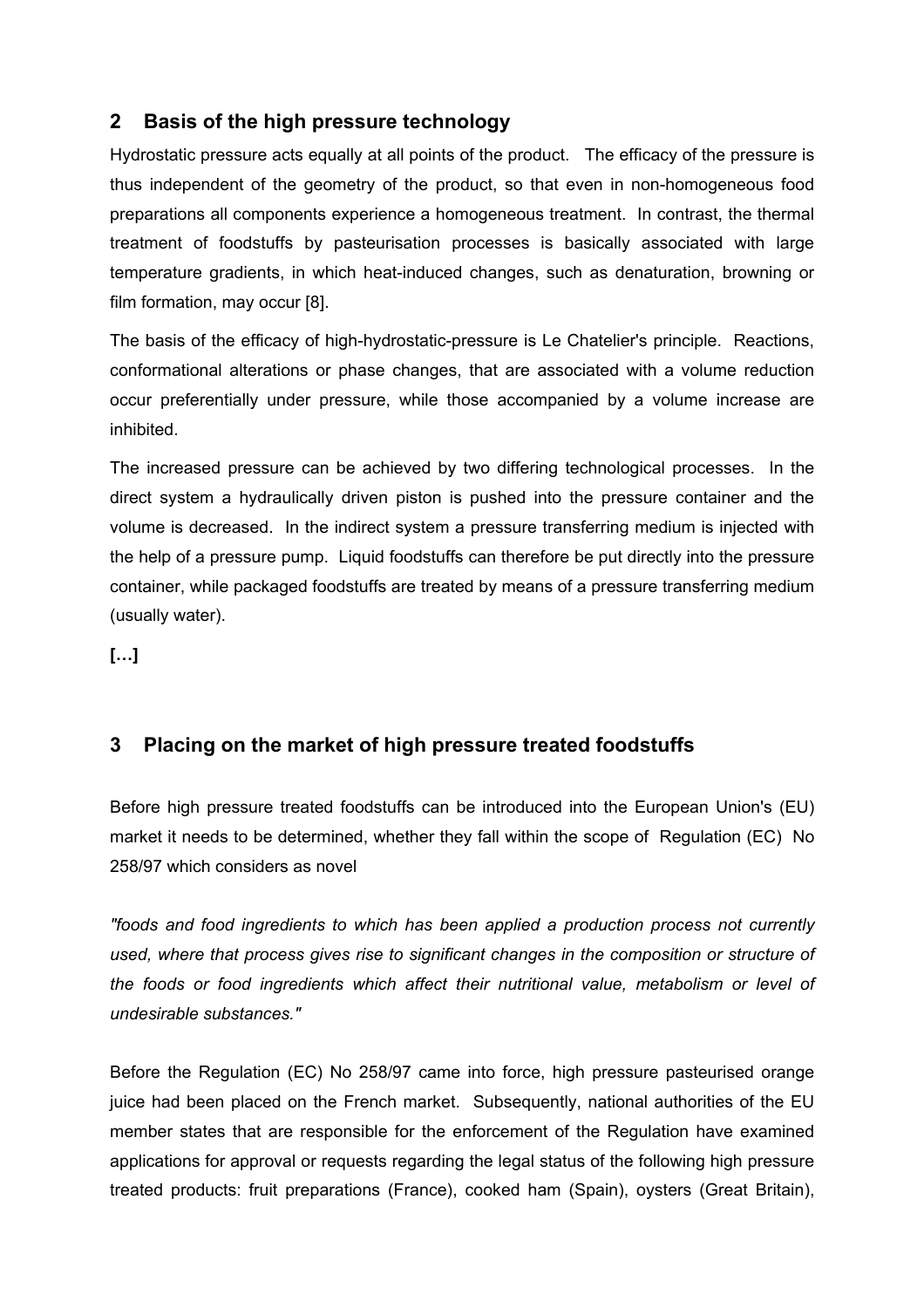fruits (Germany). In all cases, it was shown that the high pressure treatment has not caused significant changes in the composition or the structure of the products affecting their nutritional value, metabolism or the amounts of undesirable substances (see Fig.1 ).

#### Fig. 1: The placing on the market of high pressure treated foodstuffs

In France high pressure pasteurised **orange juice** had already been marketed before Regulation (EC) No 258/97 came into force.

In December 1998 the Groupe Danone submitted in accordance with Regulation (EC) No 258/97an application for the placing on the market of high pressure treated **fruit preparations** to the French competent authority. Since high pressure treatment had been employed for the pasteurisation of orange juice but not for fruit preparations, the applicant considered the latter as a novel food ingredient in accordance with article 1, paragraph 2 f of Regulation (EC) No 258/97. However, the results of the studies that the applicant provided that the high pressure treatment does not cause no significant changes in the composition or structure of the fruit preparation, which might affect its nutritional value, metabolism or level of undesirable substances.

Having examined the dossier, the competent authority, the *Agence française de sécurité sanitaire des aliments* (AFSSA) arrived at the same conclusion and stated that the high pressure-treated fruit preparations, apart from a higher vitamin content in most cases, did not differ significantly from those that have been thermally pasteurised.

The European Commission decided in May 2001 to authorise the placing on the marketi of the high presssure pasteurised fruit preparations [65].

The competent authorities of the EG-Member States agreed in July 2001, that in future the national authorities should decide on the legal status of high pressure treated foodstuffs on the basis of appropriate data provided by the manufacturer. If the competent authority arrives at the decision, that the product does not fall within the scope of Regulation (EC) No 258/97 and thus can be marketed without approval, the Commission and the other Member States should be informed accordingly.

The competent authority of Spain informed in July 2001, that high pressure pasteurised **cooked ham,** and the British *Food Standards Agency* in August 2002, that high pressure treated **oysters** are not considered novel foods and could therefore be placed on the market without approval.

In Germany an application for the examination of the legal status of high pressure preserved fruits was submitted to the then existing *Bundesinstitut für Verbraucherschutz und Veterinärmedizin (BgVV).* The BgVV came in March 2001 to the decision that the high pressure treatment does not cause significant changes in the composition or the structure of the fruits, which affect their nutritional value, metabolism or level of undesirable substances. The European Commission and the EU-Member States were informed accordingly by the BgVV.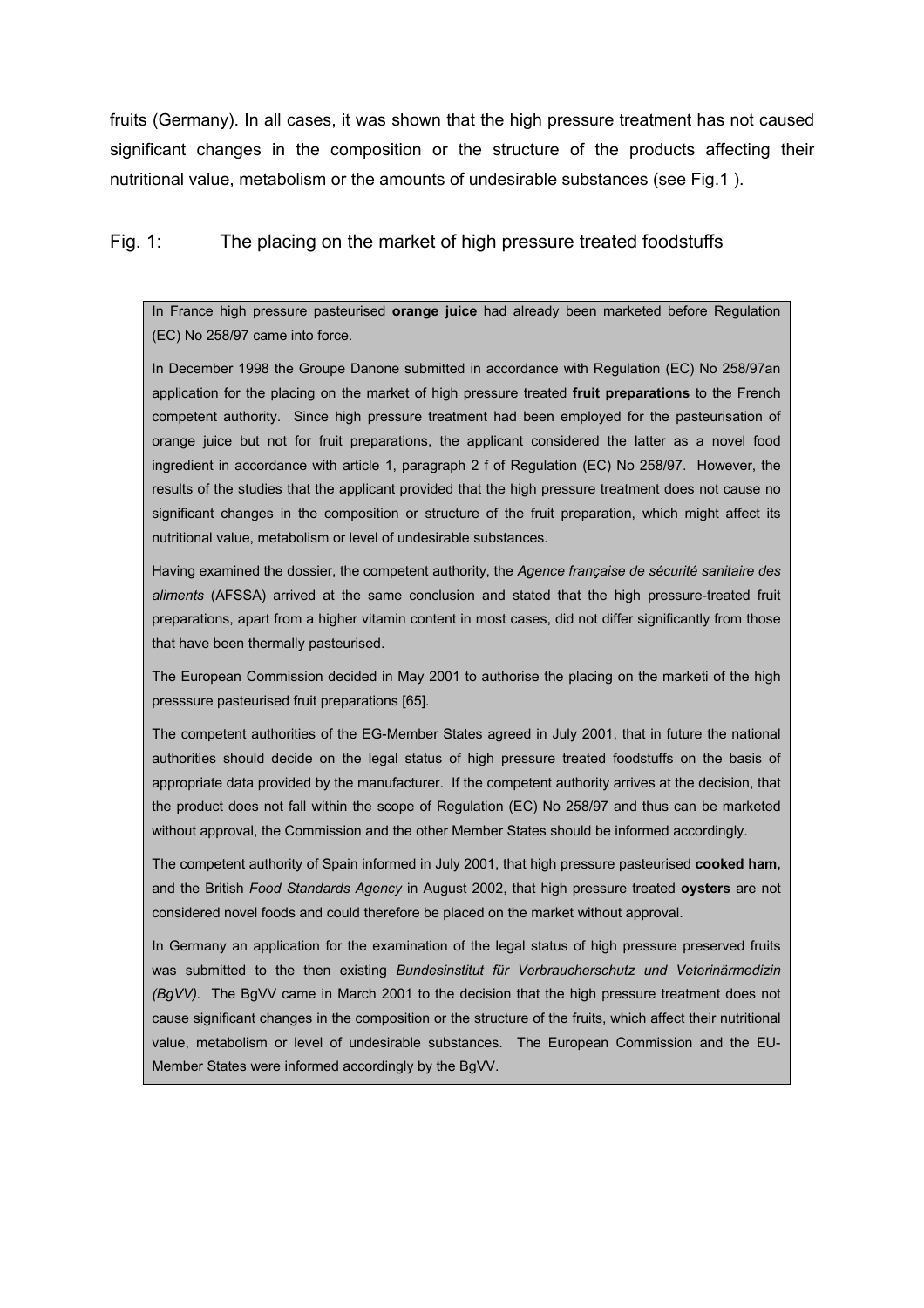## **4 Safety evaluation**

Guidance on the types and extent of information that are likely to be required to establish the safety of foods which have been subjected to a process not currently used in food production can be found in the Commission Recommendation of 29 July 1997 concerning the scientific aspects and the presentation of information necessary to support applications for the placing on the market of novel foods and food ingredients [9].

In the case of high pressure treated foodstuffs information on the specification of the origin and the composition of the product and on the technical details of the applied process, the apparatus and equipments as well as packaging materials is considered necessary to predict whether the potential of the process to introduce physical, chemical and/or biological changes in the food might have an impact on essential nutritional, toxicological and microbiological parameters. This includes a description of storage conditions of the food before and after application of the process. The food to which high pressure has been applied should be compared either to untreated counterparts or to counterparts which have been processed in a related traditional manner, e.g. thermal heating, with regard to the chemical composition and/or structure of inherent nutrients and toxicants of the food, taking into consideration the information available in the scientific literature. In particular, evidence should be provided, that an adequate destruction of health-relevant microorganisms has been achieved.

**[…]** 

## **4.1 Microbiological aspects**

**Vegetative cells** of bacteria relevant for foodstuffs are destroyed by hydrostatic pressures ranging from 150-800 MPa. Evidence for this derives from numerous investigations including pathogenic microorganisms. The inactivation kinetics for microorganisms under pressure show a steady decrease which, as in thermal processing, may tail off. It is not yet clear as to whether this represents a pressure-resistant sub-population. The survival of vegetative cells during and after high pressure treatment strongly depends on the matrix of the foodstuff [10- 15].

**[…]**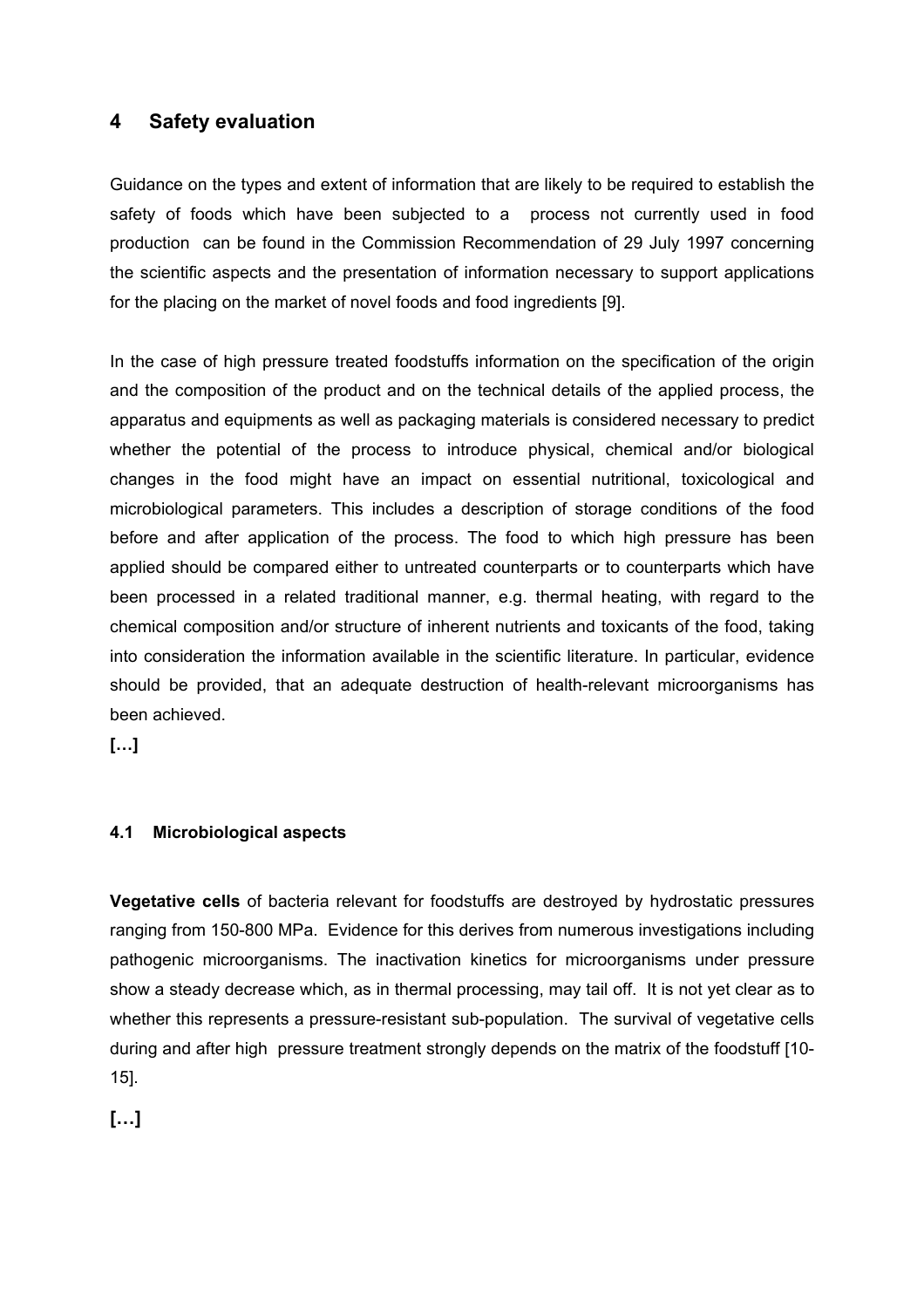**Bacterial endospores**, as compared to vegetative cells, display a considerably higher resistance to high pressure**.** Spores of *Clostridium botulinum* and *Bacillus* species are key bacteria for the safety or the spoilage of low acid (heat treated) preserved goods; these tolerate pressures above 1000 MPa at room temperature. By combined pressure/ temperature treatment an inactivation of such food-relevant bacterial endospores is possible. In principle the required inactivation temperature and/or time is lowered by combination with pressure [11, 18-21]. Bacterial endospores can, however, be protected under certain pressure/temperature combinations through high pressure treatment against thermal inactivation [22]. This has to be taken into account, particularly in the development of rapid processes with very high pressures and temperatures. It is not possible to make extrapolations on the basis of data from conventional systems.

The pressure tolerance of bacterial endospores varies within species and strains, and within strains it is also dependent on sporulation conditions. Among the examined endospore formers the spores of *Bacillus amyloliquefaciens* showed the highest resistance to pressure. In a carrot pulp matrix these spores are inactivated at 800 MPa and 80°C within 50 min. by 5 log. The endospores of *C. botulinum* type A, B and F were inactivated at 600 or 800 MPa within a few minutes by more than 5 log [23].

In principle, **viruses** can also be inactivated by high pressure. The multiplicity of virus types and their structures is, however, so large as to make it impossible to formulate a general statement at the present time. An increased risk compared to untreated foodstuffs is presently not recognisable.

**Conclusion:** The microbiological safety of high pressure treated foodstuffs can be evaluated by following established criteria. A case-by-case evaluation is necessary by using realistic numbers of the relevant bacterial species. A specific microbiological risk to health from high pressure treatment is not discernible according to the existing state of knowledge. However the inactivation by high pressure treatment of undesirable microorganisms present in a raw material has to be examined in each individual instance. A global assessment is not possible on the basis of conclusions drawn from the experience of the behaviour of substances and microorganisms during thermal processes. For the development and evaluation of processes it is therefore necessary to characterise the hygiene-relevant key organisms.

#### **4.2 Chemical aspects**

In principle, those chemical reactions are accelerated under pressure for which the reaction and activation volumes are negative. Examples of such reactions are the formation of covalent bonds by cycloadditions and the formation of ions e.g. through dissociation. Under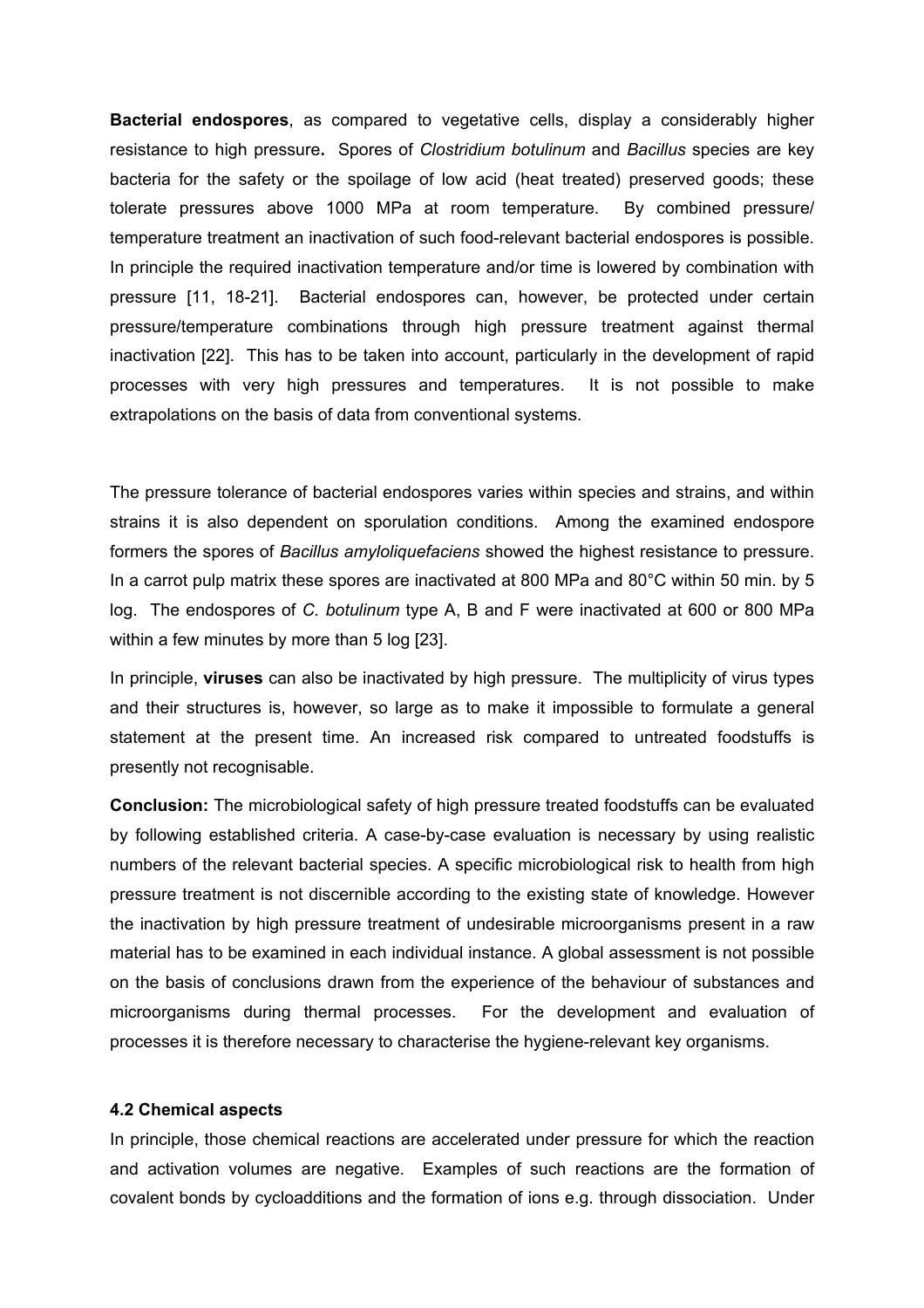realistic production conditions cycloadditions of appropriate reaction partners have not been observed in the food matrix [24, 25]. Homolytic -cleavage (radical formation) is, however, inhibited by pressure. Interactions between the dissolved species and the solvent influence the partial volumes and thereby the reactivity [6, 26, 27].

Water soluble **vitamins,** such as vitamin C, the vitamins B1, B2, B6 and folic acid [28], appear to be not or only little affected by pressure treatment under realistic production conditions. Changes are noticed in model systems rather than in the food matrix which exerts a protective effect. This holds also for fat soluble vitamins, such as vitamin A, vitamin E [29] and vitamin K as well as provitamin A [30, 31]. Chlorophyll is stable under pressure at low temperatures [32-34].

#### **[…]**

Contradictory statements exist regarding the **oxidation of fats** in foodstuffs through high pressure treatment. Such changes are often not clearly distinguished from changes occurring during storage [36, 37]. Residual enzymatic activities, fatty acid spectrum, water content, pH-values, degree of oxidation before pressure treatment, pro- and antioxidants all have a decisive influence on the pressure-induced changes in lipids and the progress of oxidation during storage. Structural changes in the cell membrane up to destruction of the cellular agglomerate and decompartmentation all have an effect on the oxidation of lipids.

**Carbohydrates** are largely insensitive to pressure. Methylglycosides may be hydrolysed under pressure into the aglycone and MeOH (the activation volume is slightly negative). Disaccharides are stable ( the activation volume is slightly positive). At pressures above 1000 MPa solvolysis reactions of the glycosidic bonds can occur [6]. Polysaccharides can, however, be influenced as concerns their water binding and gel forming properties [38]. These changes relate, however, to the functional properties and do not involve structural alterations.

The primary structure of **proteins** is not affected by pressure. Pressure influences the quaternary structure of the protein through hydrophobic-interactions, the tertiary structure through reversible unfolding, and the secondary structure through irreversible unfolding. Pressure-induced gels have rheological properties different from heat-induced gels. The break-down of pressure-modified proteins by proteases is increased, which probably points to a higher water binding capacity.

Of special interest is the behaviour of prion proteins. High pressure treatment of hamster and cattle prion proteins reduces their resistance to proteolysis [42, 43].

Pressure treatment can affect not only the activity but also the substrate specificity of **enzymes.** A partial inactivation is also possible. Reactivation of the enzyme activity, e.g.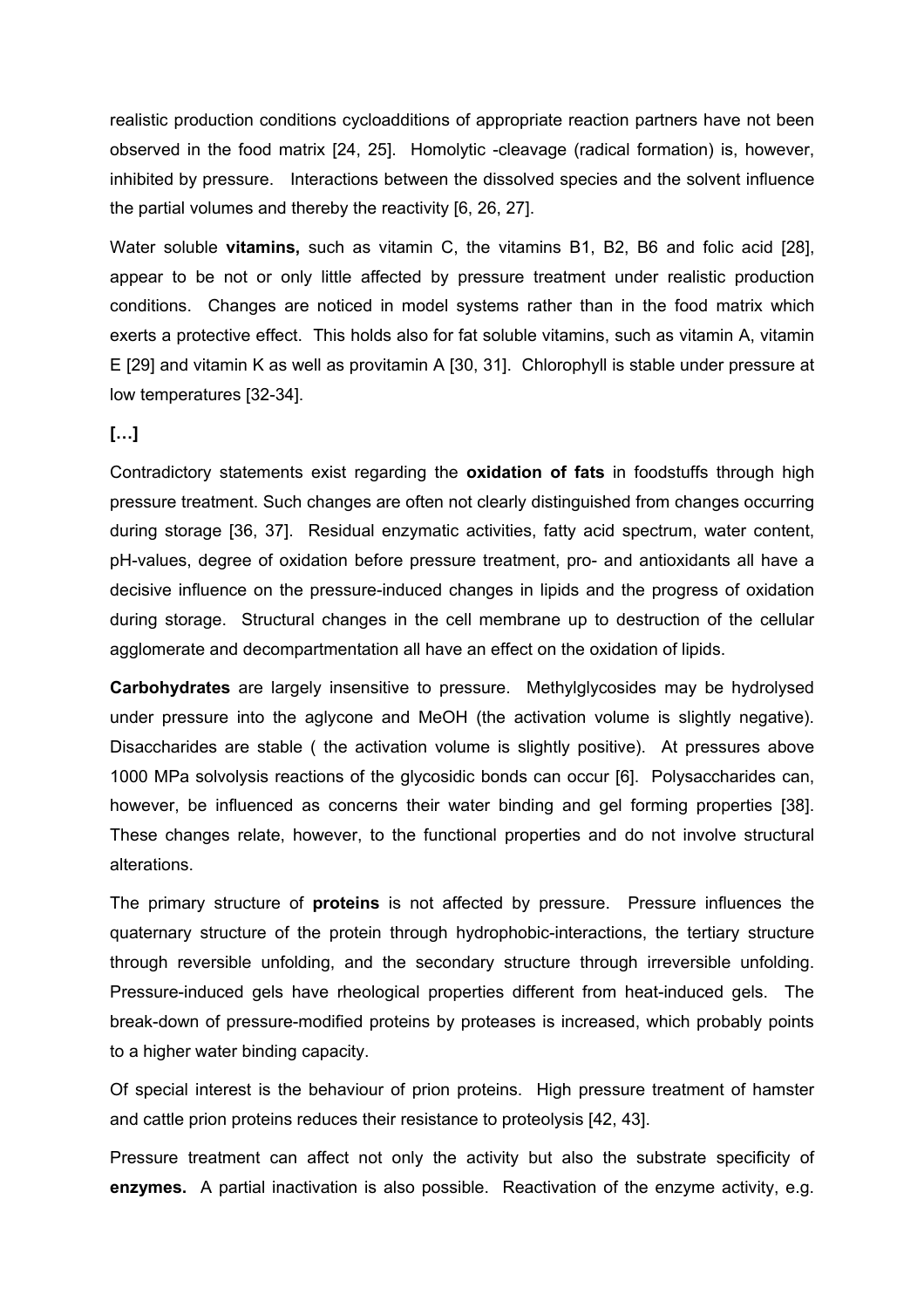during storage, can possibly lead to the formation of undesirable substances. In some cases an increase under pressure in the activity of enzymes has been observed, which could produce off-flavours during the build-up phase of the pressure. Only very few data exist on the substrate specificity of enzymes in the field of foodstuffs. Thus peroxidases are inactivated at low pressures in the presence of some substrates but not of others [45, 46]. As yet, the formation of toxic compounds as a consequence of a changed substrate specificity under pressure has not been observed.

Studies have shown that the **antioxidative** and **antimutagenic potential** of fruit and vegetable juices remains intact after high pressure treatment, although it is often lost through heat treatment [47].

If high pressure is used on foodstuffs it must be examined whether, under the chosen processing conditions, peptides may be formed, which after oral uptake might be biologically active. In general those peptides with pyroglutamate (2-oxyprolin) at the N-terminal are more resistant to breakdown by peptidases. Such substances are occasionally biologically active. Under conditions of elevated pressure as well as of elevated temperature, the conversion of glutamine into pyroglutamate (2-oxyprolin) is favoured [39-41].

**[…]** 

**Conclusion**: High pressure treatment can cause chemical changes in foodstuffs, which involve preferentially those reactions and conformational changes, that are associated with a reduction in volume. The vitamins, colours and flavourings so far examined remain largely unaffected in comparison with conventional thermal processes.

### **4.3 Toxicology**

The required extent of toxicological investigations depends on the type of changes induced by the high pressure treatment [7, 9].

If it can be shown by appropriate analytical studies, that the high pressure treatment causes none or no significant changes in the chemical composition and/or the structure of the foodstuff ingredients, then the product may be judged to be substantially equivalent to the corresponding conventionally treated comparison product and therefore can be accepted without further investigations. This is the case with the presently permitted products (see annex). If however any evidence appears that such changes occur, then an evaluation of the safety to health becomes necessary. The toxicological studies needed depend on the nature of changes induced by the high pressure treatment, the expected magnitude of the consumption of these products, and the resulting exposure of the consumer to the ingredients concerned.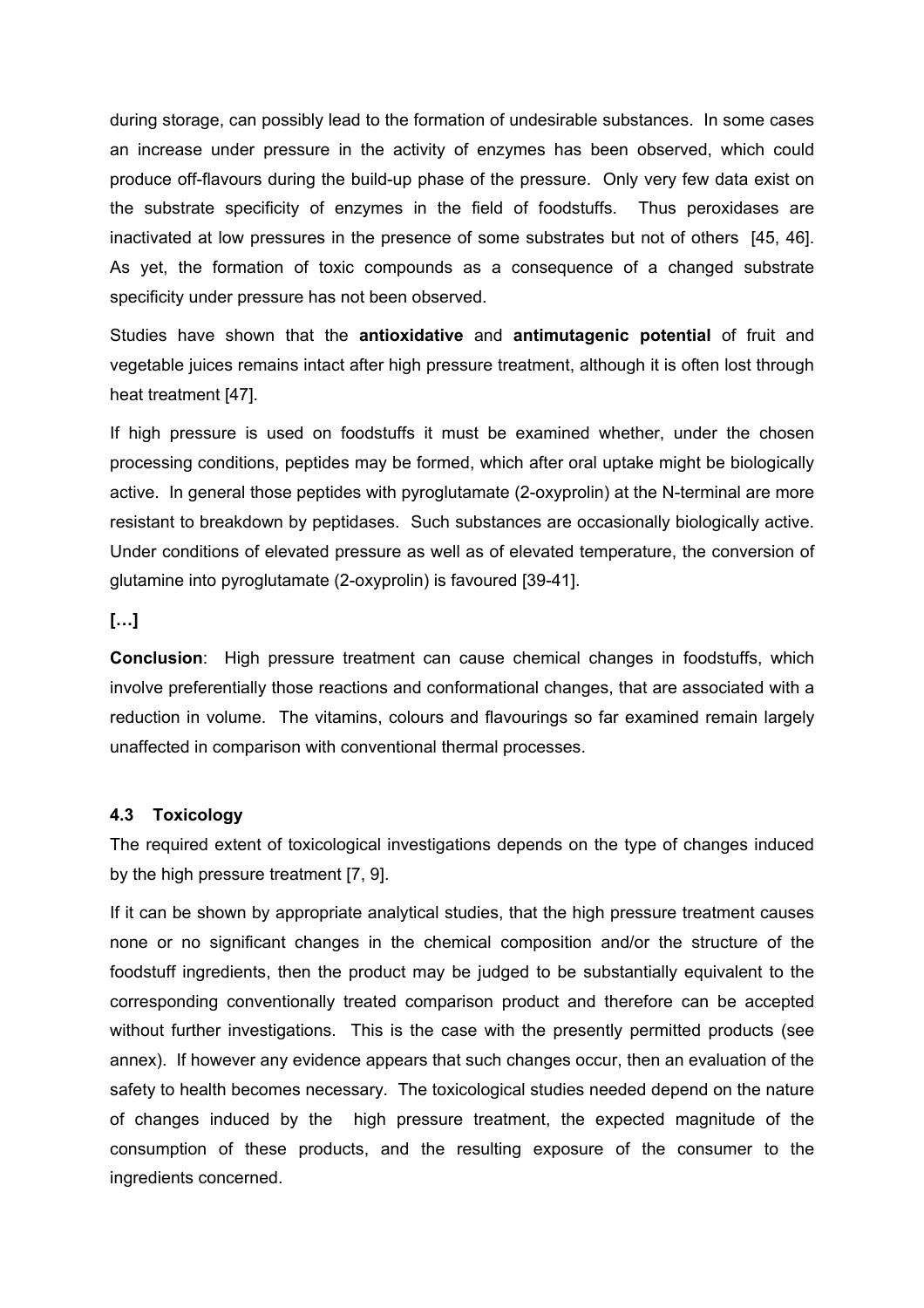Furthermore, it must be ensured, that components of the packaging do not transfer into the foodstuff in concentrations relevant for health. The corresponding migration limits for packaging components must be met.

From the investigations of high pressure treated foodstuffs so far carried out no evidence has appeared for an increased toxicological potential compared to unprocessed or thermally preserved foodstuffs. But, present toxins may not be eliminated in the same way as in a thermal process.

#### **4.4 Allergenicity**

The assessment of the influence of high pressure treatment on the allergenicity of foods should be performed by comparison with traditional food technological processes, in particular heat treatment. Allergenicity can be altered after technological processing (e.g. by formation of new allergens or -epitopes).

Many technological, particularly thermal, processes result in a partial inactivation of the allergenic potential [48, 49]. Studies of high pressure processes performed to date point in the same direction. Although the thermal treatment of foodstuffs causes drastic structural and chemical changes of food constituents, there is very little evidence for an increase in allergenicity from food processing [50-54]. An increase of the allergenic potential through high pressure treatment of foods is therefore unlikely, but cannot be entirely excluded because of the few studies carried out so far.

Up to now very few studies have been performed on the influence of high pressure treatment on allergenicity. Jankiewicz et al. found reduced IgE reactivity of an extract from celery tuber which had been treated with high pressure at 600 Mpa, when compared to untreated celery [49]. In particular, the IgE-binding capacity of the major allergen was reduced. RLB 2H3 cells (rat basophil leukaemia cells), passively sensitised with celery-specific IgE, showed a more than 50% reduced release of the mediator β-hexosaminidase. Therefore, the allergenic potential of the high pressure treated vegetable was graded between that of raw and of cooked celery. Another mechanism which might explain reduced allergenicity of a food after high pressure treatment has been described by Kato et al. [55]. It was shown, that the major allergens of rice are released from the grains after high pressure treatment at 500 Mpa in a liquid medium. Presently attempts are being made to use this observation for industrial production of hypoallergenic rice.

**[…]**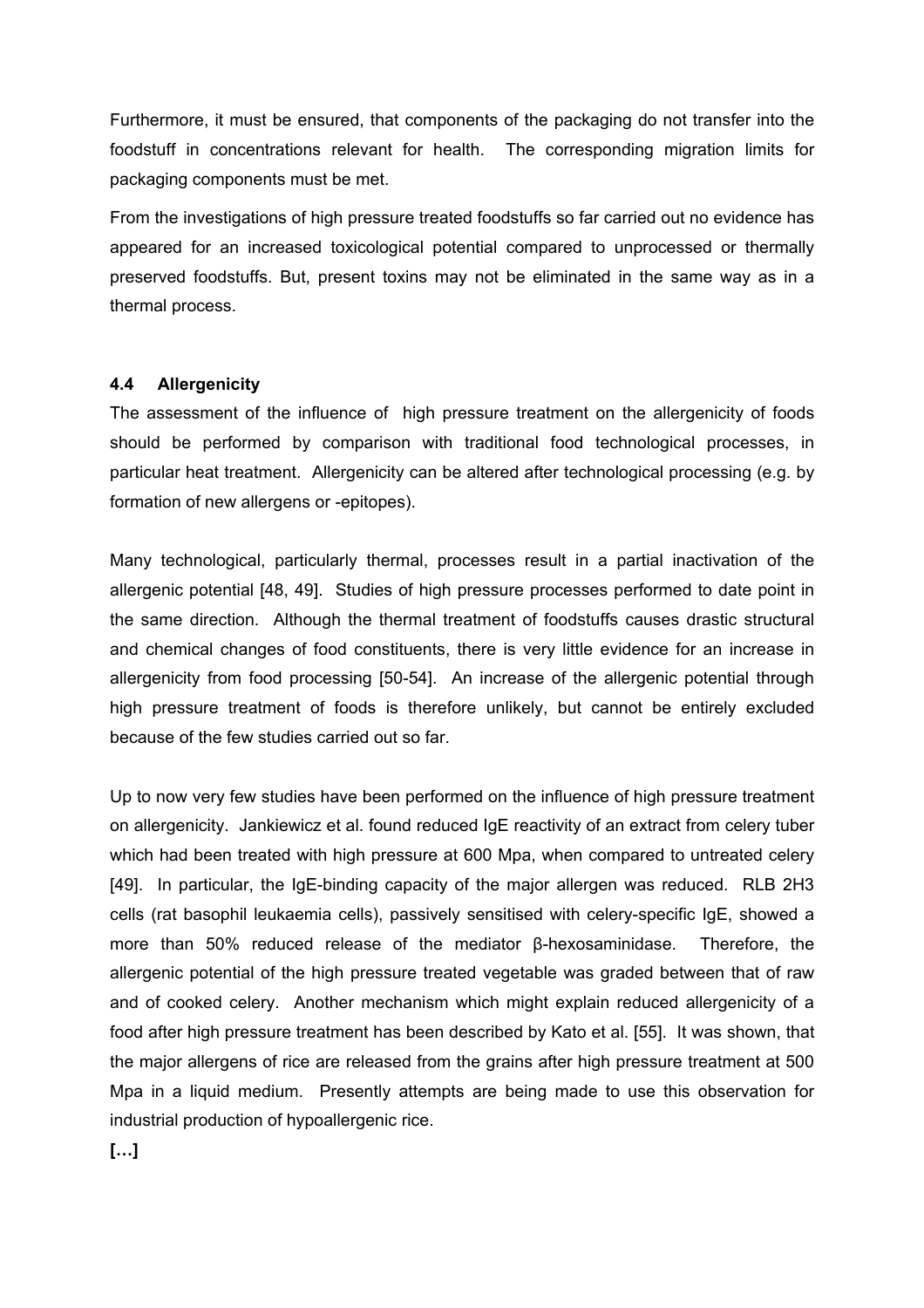Experiments with the recombinant major allergen from apple revealed by CD-spectroscopy changes in the secondary structure [56]. Here a decrease of the α-helical regions and an increase of the β-sheet structures were found. Subsequent to high pressure treatment, apples were tolerated in challenge tests without symptoms by 5 individuals allergic to apples. Moreover, the major allergens of apple and celery were also found to be susceptible conventional treatment processes. Since this is in contrast to other allergens such as those from peanuts, it is not possible to draw general conclusions from these experiments.

**Conclusion:** The changes induced in foodstuffs by high pressure are from the allergological point of view relatively minor as compared to those occurring during thermal processing. Up to now no evidence is available that the allergenic potential of foodstuffs might be increased by high pressure treatment. Results of presently available studies suggest that high pressure treatment might be used for the specific reduction of the allergenicity of certain protein families.

### **4.5 Requirements for packaging and storage**

Packaged foodstuffs are treated by means of a pressure-transmitting medium (usually water), which results in special demands on the packaging. Packaging materials sustain a mechanical strain during the high pressure treatment. At a pressure of, for example, 600 MPa (22°C) the volume of water or of liquid foodstuffs decreases by about 15%. Packaging suitable for high pressure must therefore be able to withstand without any damage the elastic deformation caused by this volume change [57, 58]. After high pressure treatment packaging materials must retain their barrier properties against gases (oxygen, water vapour, carbon dioxide), as these properties are needed in order to maintain product quality and shelf life expectancy [59, 60].

**[…]** 

**Conclusion:** On the basis of these experimental results it is generally accepted that plastic foils and other packaging materials may be used in the high pressure treatment of foodstuffs. The suitability of the packaging must be examined case-by-case to ensure that the quality of the foodstuff is maintained during the storage period.

## **5. Research needs**

## **5.1 Microorganisms**

A large data base on the behaviour of **vegetative cells** under high pressure shows that the risks from spoilage organisms or pathogenic bacteria are in principle as manageable as in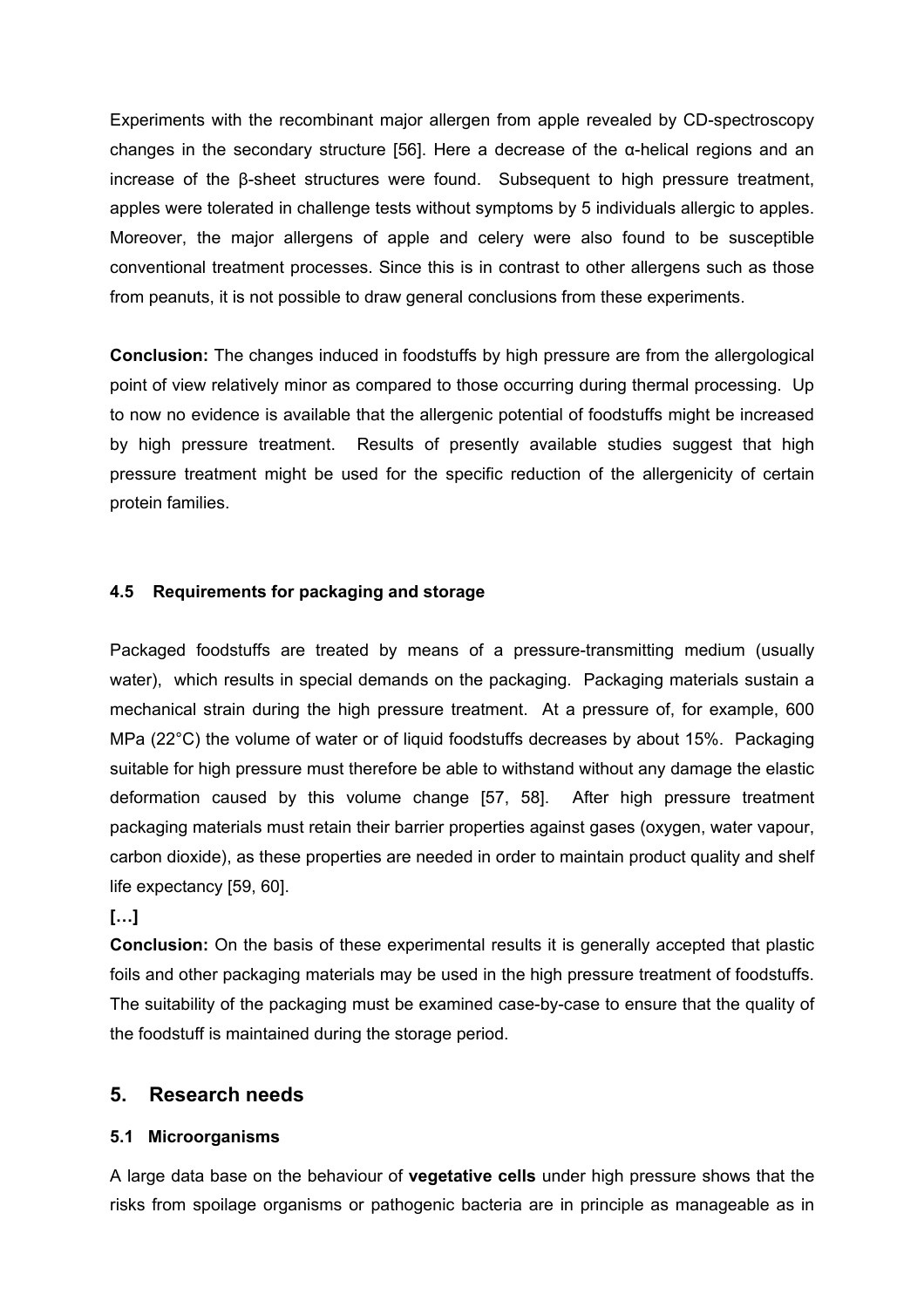thermal processes. The intentional utilization of synergistic or antagonistic effects of high pressure treatment with the foodstuff matrix requires an in-depth understanding of the mechanisms of the pressure-induced inactivation of bacteria. The inclusion of microbial subpopulations, especially in the case of pathogenic bacterial strains, is as necessary as the consideration of eukaryotic microorganisms and their spores, for which only few investigations exist.

The heat resistance of **endospores** does not correlate with their pressure resistance. For the evaluation of high pressure processes it is necessary to identify key organisms for the pressure inactivation of bacterial endospores including the participation of hygiene-relevant microorganisms and spores. Special interest should be directed toward the pressure-tolerant fraction of microorganisms, the behaviour of microorganisms and spores in processes with high compression rates, and the potential stabilisation of bacterial endospores in combined pressure-thermal processes. Experience exists regarding the behaviour of microbial toxins in thermal processes. However, these do not permit any extrapolation to their behaviour in high pressure treatment. Therefore data on the inactivation of bacterial toxins require to be determined.

Similarly no investigations are available on the inactivation or infectivity of foodstufftransmitted **viruses** after high pressure treatment.

#### **5.2 Chemical aspects**

In the high pressure treatment of foodstuffs attention must be paid to certain reactions of food ingredients, that could lead to chemical changes. This holds in particular for the following reaction types: *dissociation* of organic acids and amines, the reversibility and reactivity of the dissociated species; *cyclisation reactions:* reactions of quinones with dienes (Diels-Alder) as well as 2+2 cycloadditions; formation of ammonium, sulfonium and phosphonium-salts, reversibility and reactivity of ions formed under pressure; *hydrolysis reactions* of ethers, esters, acetals and ketals. There is a need to clarify whether these reactions really play a role in foodstuffs.

The possible formation of bioactive peptides following the application of high pressure to protein-rich foodstuffs requires to be investigated. In the case of the already demonstrated transformation of glutamine into 2-oxyproline or of glutamate into pyroglutamate at the Nterminus of peptides it is also necessary to determine the influence of different neighbouring amino acids on the reaction-rate. Possibly further investigations may become necessary, e.g. of the absorption of such modified peptides from the gastro-intestinal tract and of their biological effects.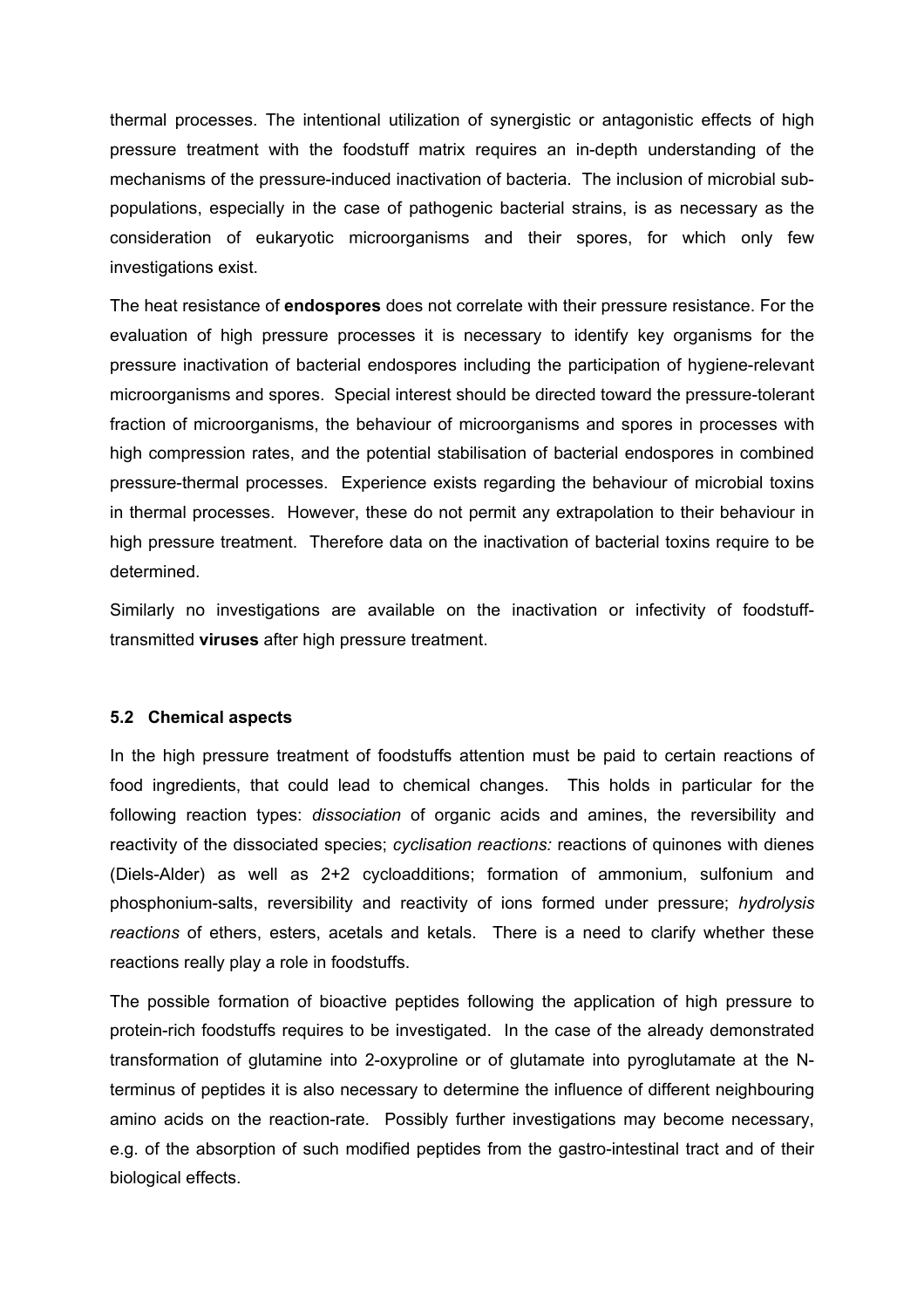The reactions of certain amino acids in peptides and proteins to form succinimide structural elements are examples of non-enzymatic cyclisation reactions. Ring opening may lead to the formation of possibly undesirable derivatives. The deamidation reaction is a known modification of peptides and proteins. Here the investigation of its dependence on process parameters is required.

There exist numerous cyclic dipeptides, e.g. also with diketopiperazine structure, which represent bioactive substances. The pressure dependence of the cyclisation of di- and oligopeptides with a modified C-terminus requires investigation.

The effect of high pressure on the conformation of proteins in appropriate systems requires detailed investigation. Of special interest are protein-fibrils from β-sheets associated through wrongly folded protein aggregates, which appear in certain diseases such as the TSEdiseases. Despite the known pressure stability of β-sheets the use of a pressure of several hundred MPa already reduces the resistance of infective hamster-prion proteins (brain homogenates) to proteolysis.

Contradictory statements on the oxidation of fats in foodstuffs through high pressure treatment require clarification.

#### **5.3 Allergenicity**

The effects of high pressure treatment should not be examined exclusively *in vitro* but also *in vivo* by skin tests and challenge experiments. Model studies on the influence of high pressure treatment on the allergenicity of food proteins should concentrate on foods with known allergenic potential, and which are suitable for the application of high pressure technology. Only patients with confirmed food allergy, preferably by means of a double-blind challenge test, should be included in the clinical part of such studies. Foods from which purified, preferably recombinant, allergens are available should be selected in order to facilitate structural investigations. Moreover, the use of pure allergen molecules would permit to examine in models the interactions with constituents of the food matrix under controlled conditions. Studies in food allergic patients can of course only cover the effects of the high pressure treatment after sensitisation has already occurred. Possible alterations of the sensitising potential should be studied in selected animal species, preferentially using validated mouse models as well as cell culture systems.

#### **5.4 Packaging**

Concerning the effects of pressure on components of packaging materials it should be, for example, examined whether the physico-chemical properties of polymers change so much under pressure as to result in an accelerated diffusion of plasticisers, such as phthalates.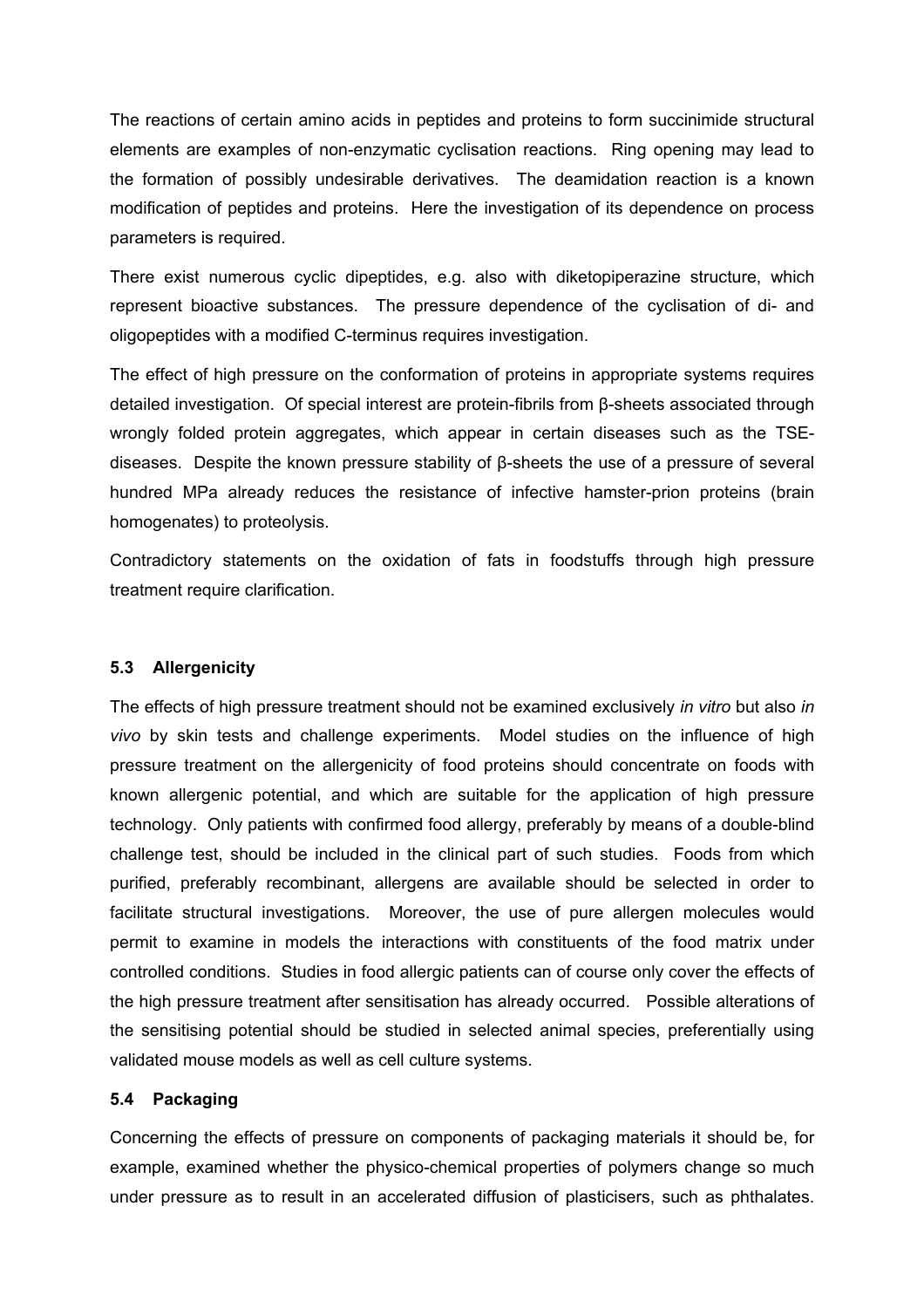There is also a dearth of investigations on the behaviour of the residual monomers and volatile organic substances under high pressure. Similarly, product-specific attention should be paid to possible sensory changes.

#### **5.5 Research needs of the processing technology**

### **[…]**

In the construction as well as in the choice of materials it is necessary to meet the special requirements of plants for the treatment of foodstuffs. From the point of view of process technology the construction of pressure containers and compression aggregates for pressures greater than 1000 MPa is also of special interest, because a shortening of process times or an optimisation of the process outcome can be achieved. The pressure-transferring medium in combination with the compression aggregate, the pressure container and the flowpipe system have a decisive influence on the speed and uniformity of the pressure build up.

## **6 Final comments**

Hitherto, investigations on high pressure treated foodstuffs have not revealed any evidence of any microbial, toxicological or allergenic risks as a consequence of high pressure treatment. However, these findings do not suffice for a general evaluation, because they derive from only a few already marketed products. At present it is necessary, when a new product category is involved, always to carry out an individual case-by-case examination of high pressure treated foodstuffs. In the future it would be desirable to develop product- and process-specific test parameters, in order to be able to carry out any future safety evaluation of high pressure treated foodstuffs according to recognised standard criteria.

### **8. References**

- [1] Hite, B.: The effects of pressure on the preservation of milk. West Virginia Univ. Agric. Exp. Stnn. Bull. 58, 15-35 (1899).
- [2] Bridgman, P.W.: The coagulation of albumen by pressure. J. Biol. Chem. 19, 511-512 (1914)
- [3] Hendrickx, M.E.G. and Knorr, D., Co-eds. Ludikhuyze, L., Van Loey, A., Heinz, V., "Ultra High Pressure Treatments of Foods" Kluwer Academic/Plenum Publishers, New York (2002).
- [4] Palou, E., Lopet-Malo, A., Barbosa-Canovas, G.V. and Swanson, B.G.: High pressure treatment in food preservation. M.S. Rahman (ed) Handbook of food preservation. Marcel Dekker, New York (1999).
- [5] Cheftel, J.C. and Culioli, J.: Review: High pressure, microbial inactivation and food preservation. Food Sci. Technol. Internat1, 75-90 (1995).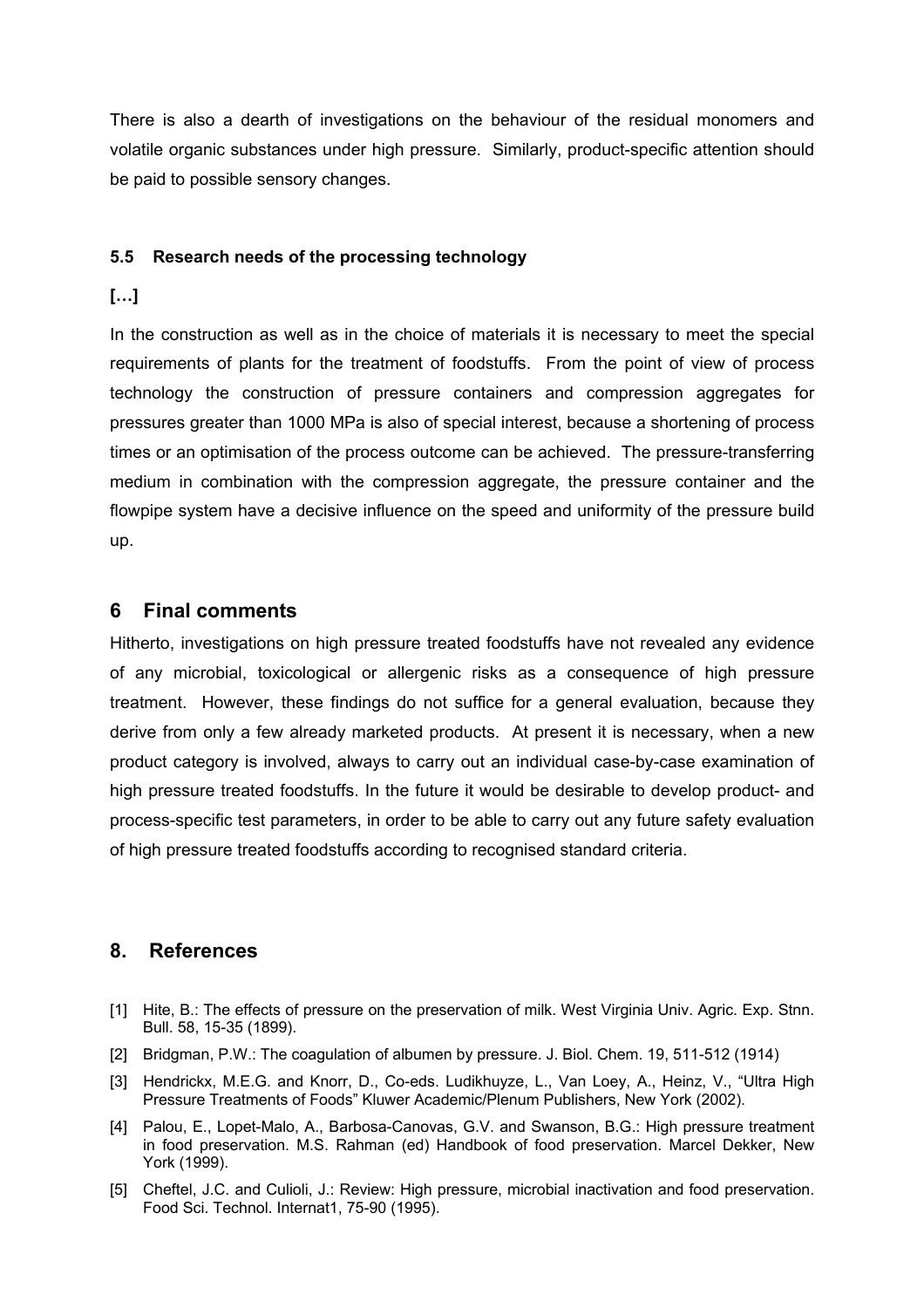- [6] Tauscher, B.: Pasteurization of food by hydrostatic high pressure: chemical aspects. Z. Lebensmitt. Untersuch. Forsch. 200, 3-13 (1995).
- [7] Regulation (EC) No 258/97 of the European Parliament and of the Councilof 27 January 1997 concerning novel foods and novel food ingredients,Official Journal of the European Communities No L 43: 1-7, 14.2.1997
- [8] Pfister, M. K-H; Dehne, L.I. "High Pressure Processing Ein Überblick über chemische Veränderungen in Lebensmitteln" Deutsche Lebensmittel-Rundschau, 97. Jahrgang, Heft 7 (2001).
- [9] Commission recommendation of 29 July 1997 concerning the scientific aspects and the presentaton of information necessary to support applications for the placing on the market of novel foods and novel food ingredients and the preparation of initial assessment reports under Regulation (EC) No 258/97 of the European Parliament and of the Council (97/618/EC), Official Journal of the European Communities No L 253: 1-36, 16.9.1997
- [10] Garcia-Graells, C, Hauben, KJA, Michiels, CS,: High pressure inactivation and sublethal injury of pressure-resistant Escherichia coli mutants in fruit juices, Appl. Environ. Microbiol., 64:1566- 1568 (1998).
- [11] San Martin, MF, Barbosa-Cánovas, GV, Swanson, BG,: Food processing by high hydrostatic pressure, Crit, Rev, Food Sci Nutr. 42:627-645 (2002).
- [12] Smelt, JPPM, Hellemons, JC, Wouters, PC, van Gerwen, SJC: Physiological and mathematical aspects in setting criteria for decontamination of foods by physical means, Int. J. Food Microbiol., 78:57-77,(2002).
- [13] Ulmer, HM, Gänzle, MG, Vogel, RF,: Effects of high pressure on survival and metabolic activity of Lactobacillus plantarum, Applied and Environmental Microbiology 66:3966-3973 (2000).
- [14] Ulmer, HM, Herberhold, H, Fahsel, S, Gänzle, MG, Winter, R, Vogel, RF: Effects of pressure induced membrane phase transitions on HorA inactivation in Lactobacillus plantarum. Appl. Environ. Microbiol, 68:1088-1095 (2002).
- [15] Karatzas, K.A.G. and Bennik, M.H.J. (2002) Characterization of a Listeria monocytogenes Scott A Isolate with High Tolerance towards High Hydrostatic Pressure, Applied and Enviromental Microbiology, July 2002, Vol. 8 No 7, p. 3138-3189.
- [16] Molina-Gutierrez, A., Stippl, V., Delgado, A., Gänzle, M.G., Vogel, R.F.: Effect of pH on pressure inactivation and intracellular pH of Lactococcus lactis and Lactobacillus plantarum. Appl. Environ. Microbiol, 68:4399-4406 (2002).
- [17] Wouters, PC, Glaasker, E, Smelt, JPPM,: Effects of high pressure on inactivation kinetics and events related to proton efflux in Lactobacillus plantarum. Appl. Environ. Microbiol., 64 :509-514 (1998).
- [18] Heinz, V, Knorr, D, , High pressure inactivation kinetics of Bacillus subtilis cells by a three-statemodel considering distributed resistance mechanisms, Food Biotechnol., 10:149-161 (1996).
- [19] Margosch, D, Ehrmann, MA, Gänzle, MG, Vogel, RF, 2003, Rolle der Dipicolinsäure bei der druckinduzierten Inaktivierung bakterieller Endosporen. Poster, vorgestellt bei dem 5. Fachsymposium Lebensmittelmikrobiologie der VAAM und DGHM in Seeon, Mai (2003).
- [20] Reddy, NR, Solomon, HM, Fingerhut, GA, Rhodenhamel, EJ, Balasubramaniam, VM, Palaniappan, S,: Inactivation of Clostridium botulinum type E spores by high pressure processing, J. Food Safety, 19:277-288 (1999).
- [21] Wuytack, EY, Boven, S, Michiels, CW,: Comparative study of pressure-induced germination of Bacillus subtilis spores at low and high pressures, Appl. Environ. Microbiol., 64:3220-3224 (1998).
- [22] Margosch, D. Behaviour of bacterial endospores and toxins as safety determinants in low acid pressurized food. Doctoral thesis 2005, TU München, Germany.
- [23] Vogel, RF; persönliche Mitteilung (2003).
- [24] Gruppe, C., Marx, H., Kübel, J., Ludwig, H. and Tauscher, B.: Cyclization reactions of food components to hydrostatic high pressure. In: High pressure research in the bioscience and biotechnology, K. Heremans (ed.), Leuven University press, Leuven, Belgium, 1997, pp 339-342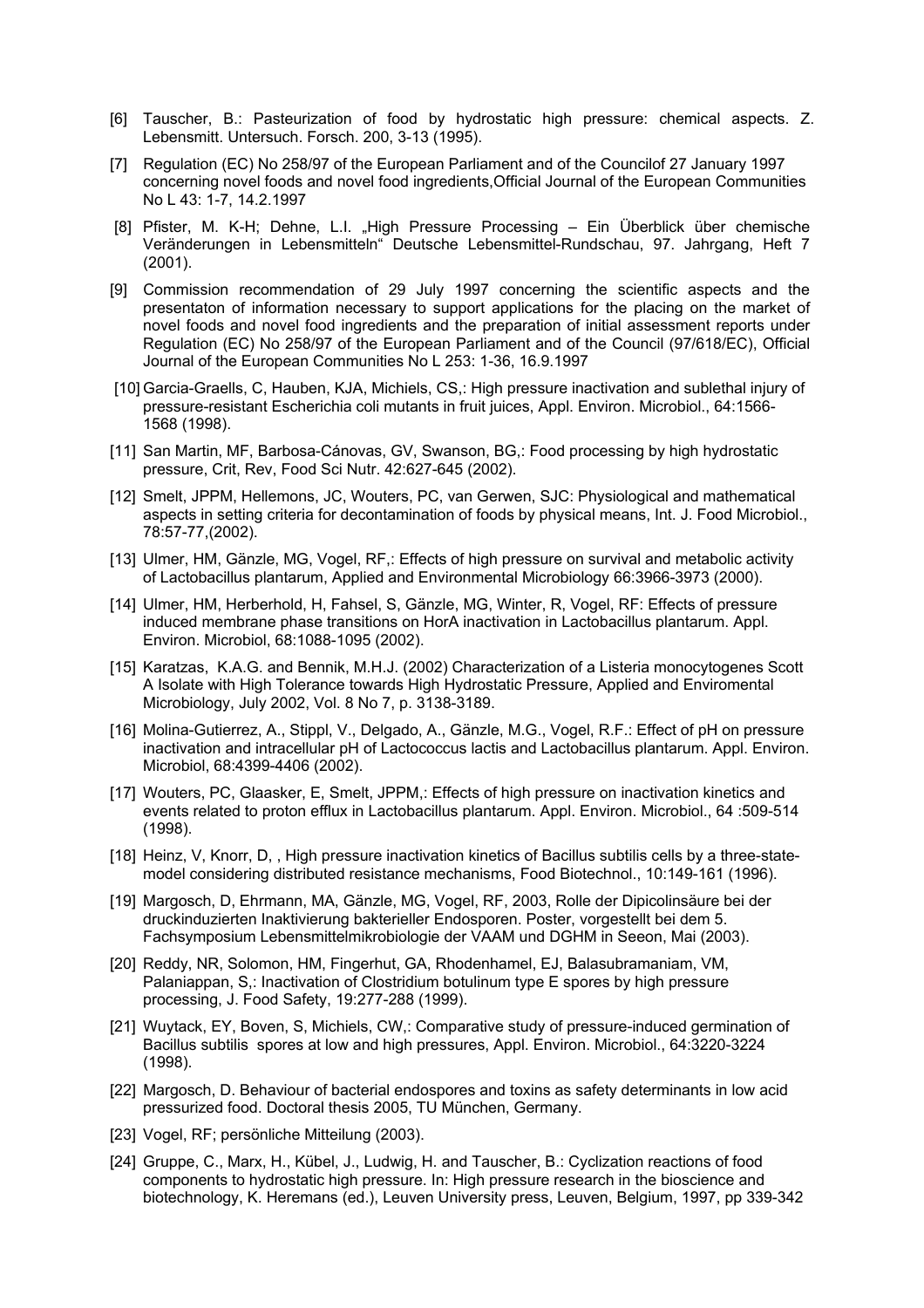- [25] Kübel, J, Ludwig, H. and Tauscher, B.: Diels-Alder reactions of food relevant compounds under high pressure: 2,3-dimethoxy-5-methyl-p-benzoquinone and myrcene. In: High pressure food science, bioscience and chemistry, N.S. Isaacs (ed), The Royal Society of Chemistry, Cambridge, United Kingdom 1998, pp 271-276
- [26] Butz, P. and Tauscher, B.: Food chemistry under high hydrostatic pressure. In: High pressure food science, bioscience and chemistry, N. S. Isaacs 8ed), The Royal Society of Chemistry, Cambridge, United Kingdom 1998, pp 133-144
- [27] Butz, P and Tauscher, B.: Emerging technologies: chemical aspects. Food Res. Int. 35, 279-284 (2002)
- [28] Serfert, Y.: Diplomarbeit, FH Bernburg 2002
- [29] Ungerer, H.: Diplomarbeit, Universität Karlsruhe 2003
- [30] Fernandez Garcia, A., Butz, P., Bognar, A and Tauscher, B.: Antioxidative capacity, nutrient content and sensory quality of orange juice and an orange-lemon-carrot juice product after high pressure treatment and storage in different packaging. Eur. Food Res. Technol. 213, 290-296 (2001)
- [31] Sanchez-Moreno, C., Plaza, L., de Ancos, B and Cano M.P.: Vitamin C, provitamin A carotinoids, and other carotinoids in high pressurised orange juice during refrigerated storage. J. Agric. Food Chem. 51, 647-653 (2003)
- [32] Tauscher, B.: Effect of high pressure tratment to nutritive substances and natural pigments. In: Fresh novel foods by high pressure, K. Autio (ed), VTT Symposium 186, Technical Research Center of Finland, ESPOO 1998, pp 83-95
- [33] May, T. and Tauscher, B.: Influence of pressure and temperature on chlorophyll a inalcoholic and aqueous solutions. In: Process optimization and minimal processing of foods,J.C. Olivera and F.A.R. Olivera (eds), Copernicus Programme Proceedings of the Third Main Meeting Vol 4: High Pressure, 1998, pp 57-59
- [34] Van Loey, A., Ooms, V., Weemaes, C., Van den Broeck, I., Ludikhuyze, L., Denys, S. and Hendrickx, M.: Thermal and pressure-temperature degradation of chlorophyll in Broccoli (Brassica oleracea L. italica) juice: A kinetic study. J. Agric. Food Chem. 46, 5289-5294 (1998)
- [35] Butz, P., Fernandez Garcia, A., Fister, H. and Tauscher. B.: Influence of high hydrostatic pressure on Aspartame: Instability at neutral pH. J. Agric. Food Chem. 45, 302-303 (1997)
- [36] Angsupanich, K. and Ledward, D.A.: Effects of high pressure on lipid oxidation in fish. In: High pressure food science,bio- science and chemistry, N.S. Isaacs (ed), The Royal Society of Chemistry, Cambridge, United Kingdom 1998, pp 284-288
- [37] Cheah, P.B. and Ledward, D.A.: High pressure effects on lipid oxidation. J. Amer. Oil Chemist Soc. 72, 1059-1063 (1995)
- [38] Pfister, M.K.-H., Butz, P., Heinz, V., Dehne, L.I., Knorr, D. und Tauscher, B.: Der Einfluss der Hochdruckbehandlung auf chemische Veränderungen in Lebensmitteln. Eine Literaturstudie. Bundesinstitut für gesundheitlichen Verbraucherschutz und Veterinärmedizin. Berlin (BgVV-Hefte) 3, 2000, pp 17-22
- [39] Butz. P., Fernandez, A., Schneider, T., Stärke, J., Tauscher, B. and Trierweiler, B.: The influence of high pressure on the formation of diketopiperazine and pyroglutamate rings. High Pressure Research 22, 697-700 (2002).
- [40] Schneider, T., Butz, P., Ludwig, H. and Tauscher, B.: Pressure induced formation of pyroglutamic acid from glutamine in neutral and alkaline solutions. Lebensm.-Wiss. U. Technol. 36, 365-367, (2003).
- [41] Fernandez, A., Butz. P., Trierweiler, B., Zöller, H., Stärke, J., Pfaff, E. and Tauscher, B.: Pressure/Temperature Combined Treatments of Precursors Yield Hormone-like Peptides with Pyroglutamate at the N Terminus. J. Agrc. Food Chem. 2003, 51, 8093-8097
- [42] Fernandez Garcia, A., Heindl, P., Voigt, H., Büttner, M., Wienhold, D., Butz, P., Stärke, J., Tauscher, B. and Pfaff, F.: Reduced Proteinase K resistance and infectivity of prions after pressure treatments at 60°C. Journal of General Virology (2004) 85, 261-264.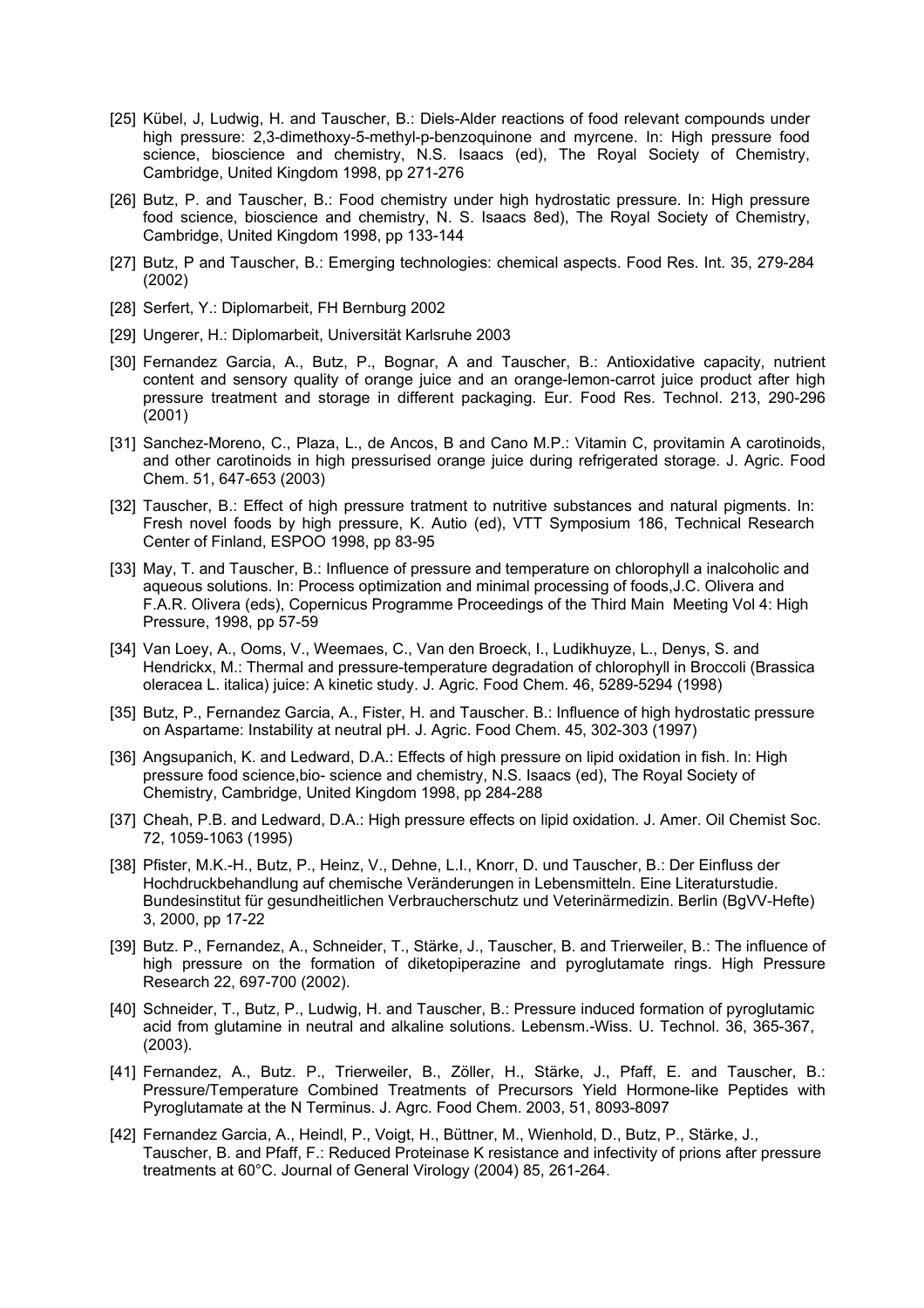- [43] Heinz, V. und Kortschack, F. (2002) Method for modyfying the protein structure of PrP(sc) in a targeted manner, Patent WO 02/49460.
- [44] Tauscher, B.: persönliche Mitteilung 2004, Bundesforschungsanstalt für Ernährung (BfE), Karlsruhe
- [45] Fernandez Garcia, A., Butz, P. and Tauscher, B.: Mechanism-based irreversible inactivation of horseradish peroxidase at 500 MPa. Biotechnol. Prog. 18, 1076-1081 (2002)
- [46] Fernandez Garcia, A., Butz, P., Lindauer R. and Tauscher, B. Enzyme-Substrate Specific Interactions: In Situ Assessments Under High Pressure. S 189-192 In: R. Hayashi (Hrsg.): Trends in High Pressure Bioscience and Biotechnology : Proceedings First International Conference on High Pressure Bioscience and Biotechnology, ISBN:0444509968 Publisher:Elsevier Science Ltd Published (2002).
- [47] Butz, P., Fernandez Garcia, A., Lindauer, R., Dieterich, S., Bognar, A. and Tauscher, B.: Influence of ultra high pressure processing on fruit and vegetable products. J. Food Eng. 56, 233 – 236 (2003)
- [48] Besler M, Steinhart H, Paschke A. Stability of food allergens and allergenicity of processed foods. J Chromatogr B 2001, 756: 207-228.
- [49] Jankiewicz A, Baltes W, Bögl K W, Dehne L I, Jamin A, Hoffmann A, Haustein D, Vieths S. Influence of food processing on the immunochemical stability of celery allergens. J Sci Food Agric 1997, 75: 359-370.
- [50] Malainin K, Lundberg M, Johansson S G O. Anaphylactic reaction caused by neoallergens in heated pecan nut. Allergy 1995, 50: 988-991.
- [51] Maleki S J, Chung S, Champagne E T, Raufman J P. Effect of roasting on the allergenic properties of peanut protein. J Allergy Clin Imunol 2000, 106: 763-768.
- [52] Chung S J, Butts C L, Maleki S J, Champagne E T. Linking peanut allergenicity to the processes of maturation, curing, and roasting. J Agric Food Chem 2003, 51: 4273-4277.
- [53] Bleumink E, Berrens L. Synthetic approaches to the biological activity of β-lactoglobulin in human allergy to cow's milk. Nature 1966, 212: 541-543
- [54] Carrillo T, de Castro R, Cuevas M, Caminero J, Cabrera P. Allergy to limpet. Allergy 1991, 46: 515- 519.
- [55] Kato T., Katayama E., Matsubara S., Omi Y. and Matsuda T.: Release of allergic proteins from rice grains induced by high hydrostatic pressure. J Agric Food Chem 2000, 48: 3124-3129.
- [56] Grimm, V.; Scheibenzuber, M.; Rakoski, J.; Behrendt, H.; Blümelhuber, G.; Meyer-Pittroff, R.; Ring, J.: Ultra-high pressure treatment of foods in the prevention of food allergy. In: Allergy Suppl. 73, Vol. 57, p102 (2002).
- [57] Mertens, B.: "Packaging Aspects of HighPressure Food Processing Technologie", Packaging Technology and Science Vol 6 31-36 (1993)
- [58] Kohno, M; und Nakagawa , Y: Packaging for high pessurefood processing. In: Pressureprocessed Food Research and Development, ed. By R. Hayashi. Japan, p. 303 (1990).
- [59] Caner, C.; Hernandez, R.J., Pascall, M.A.: "Effect of Highpressure Processing on the Permeance of Selected Highbarrier Laminated Films", Packag. Technol. Sci13: 183-195 (2000).
- [60] Ozen, B.F. and Floros, J.D.: Effects of emerging food processing techniques on the packaging materials. Trends in Food Science and Technology 12, 60-70 (2001)
- [61] Lambert, Y., Demazeau, G., Largeteau, A., Bouvier, J.M., Laborde-Croubit, S. and Cabannes, M.: Packaging for high pressure treatments in the food industry. Pack. Tech. Sci. 13, 63-71 (2000)
- [62] Kübel, J., Ludwig, H., Marx, H. and Tauscher, B.: Diffusion of aroma compounds into packaging films under high pressure. Pack. Tech. Sci. 9, 143-152 (1996)
- [63] Masuda, M., Saito, Y.M., Iwanami, T. and Hirai, Y.: Effects of hydrostatic pressure on packaging materials for food. In: High Pressure and Biotechnnology. Balny, C., Heremans, K. and Masson, P. (eds), Colloque Inserm, John Libbey Eurotext (London) 224, 545-547 (1992)